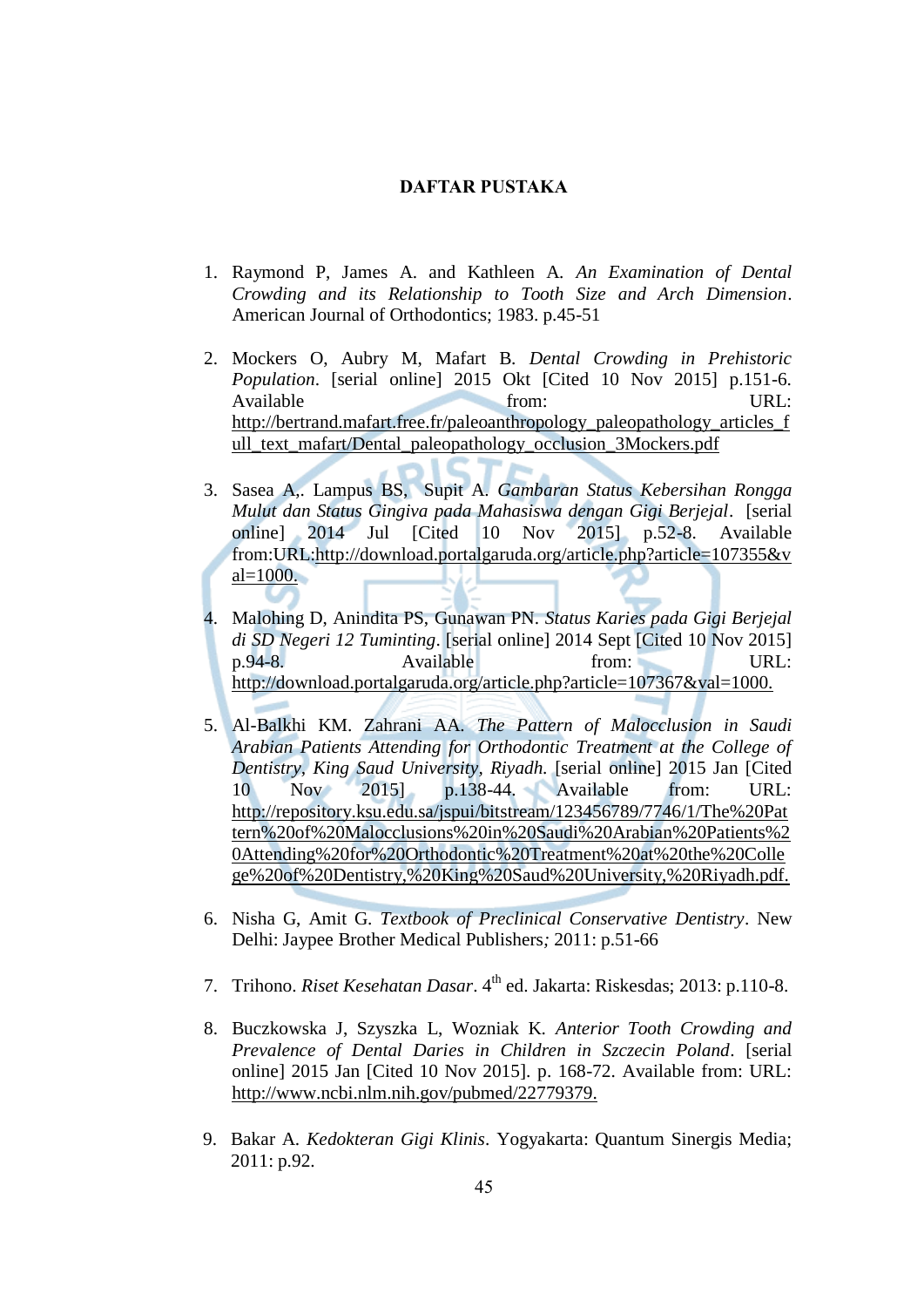- 10. Bishara SE. *An Approach to the Diagnosis of Different Malocclusion*. Textbook of Orthodontics. Philadelphia, WB Saunders: 2001; p.31, 134-8, 151-3,168-74.
- 11. Berkovitz BKB, Moxham BJ, Linden RWA, Sloan AJ. *Master Dentistry* vol 3. Chilelivingstone: 2011; p.166-7.
- 12. Alam MK. *Orthodontic Treatment of Mandibular Anterior Crowding*. [Serial Online] 2009 Jan [cited 2015 Des 2015]; p.33-6. Available from: URL: <http://www.banglajol.info/index.php/BJMS/article/viewFile/3188/2683>
- 13. Rakosi T, Jonas I, Graber TM. *Color Atlas of Dental Medicine*. Orthodontic – Diagnosis. 1st ed. Germany; 1993: p.37.
- 14. Proffit WR, Fields HW, Sarver DM. *Contemporary Orthodontics*. 4<sup>th</sup> ed. Canada: Elsevier Health Sciences; 2007: p.195-7, 280-493.
- *15.* Laviana A*. Analisis Model Studi, Sumber Informasi Penting bagi Diagnosis Ortodonti.* [Serial Online] 2009 Jan [cited 2014 Okt 22]; p.1-18. Available from: URL: [http://pustaka.unpad.ac.id/wp](http://pustaka.unpad.ac.id/wp-content/uploads/2009/10/analisis_model_studi.pdf)[content/uploads/2009/10/analisis\\_model\\_studi.pdf](http://pustaka.unpad.ac.id/wp-content/uploads/2009/10/analisis_model_studi.pdf)
- 16. Wellens H. *Applicability of Mathematical Curve-Fitting Procedures to Late Mixed Dentition Patients With Crowding.* [Serial Online] 2007 Feb [cited 2014 Okt 11]; p.17-25. Available from: URL: [http://www.ajodo.org/article/S0889-5406\(06\)01181-4/abstract](http://www.ajodo.org/article/S0889-5406(06)01181-4/abstract)
- *17.* Roberson TM, Heyman HO. *Sturdevant's Art & Science of Operative*  Dentistry. 4<sup>th</sup> Ed. United States of America: Mosby; 2002: p.90-3.
- 18. Edwina A. M. Pickard's Manual of Operative Dentistry. 8<sup>th</sup> ed. United States of America: Oxford University Press, 2003.p.5-6.
- 19. Fejerskov O & Kidd E. *Dental Caries the Diseaase and Its Clinical Management*. 2nd ed. United Kingdom: Munksgaard Blackwell; 2008: p.4.
- 20. SS.Hiremath. *Textbook of Preventive and Comunity Dentistry*. India: Elsevier; 2007: p.192-196.
- 21. Carlos JP, Brunelle. JA. *Oral Health Surveys of the National Institute of Dental Research*. [Serial Online] 1997 Feb [cited 2015 Okt 21]; 5-6. Available **from:** URL: <ftp://ftp.cdc.gov/pub/Data/DOH/DiagnosticCriteria.pdf>